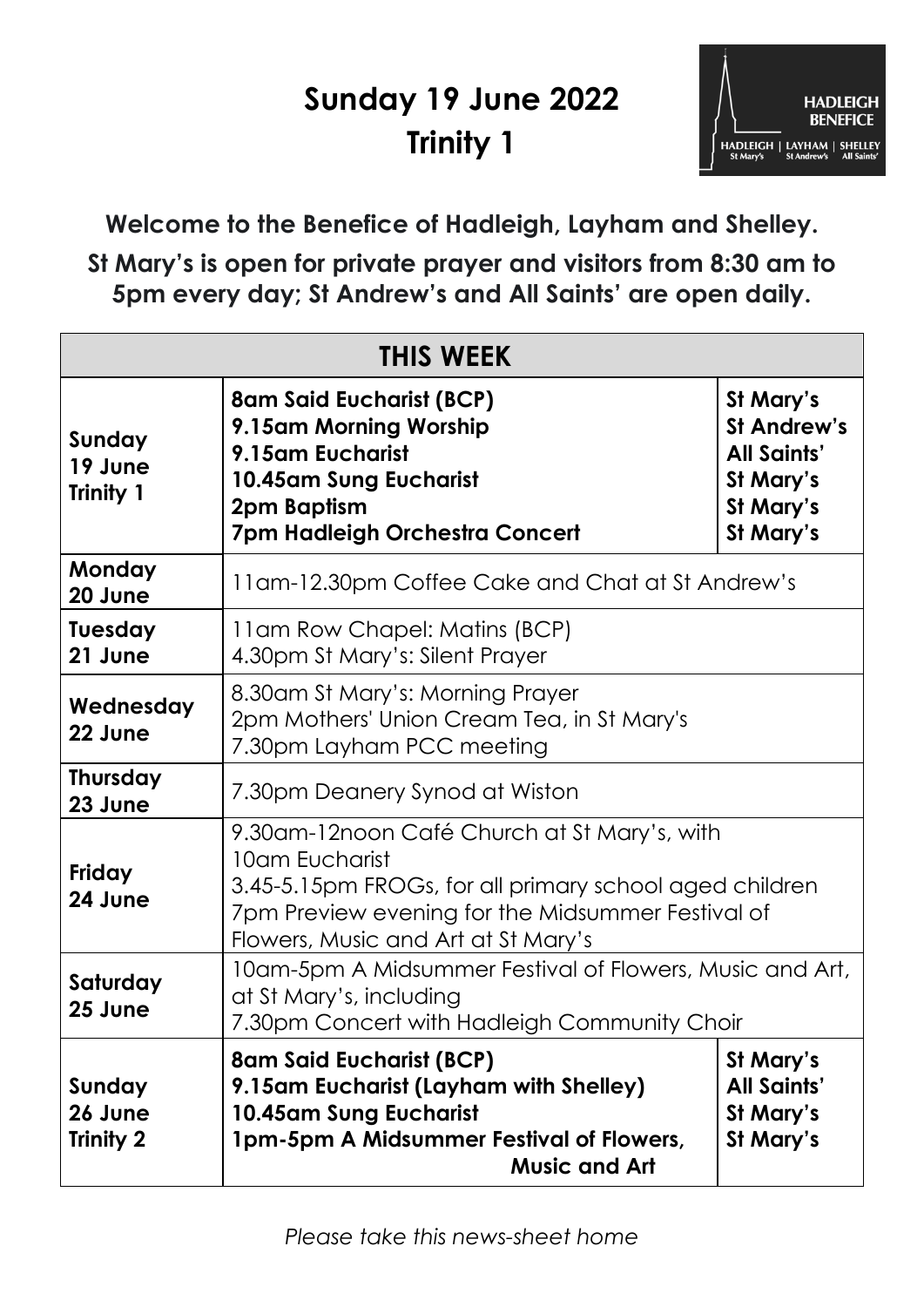### **NOTICES**

#### **WELCOME TO THE BENEFICE OF ST MARY'S HADLEIGH, ST ANDREW'S LAYHAM AND ALL SAINTS' SHELLEY.** We hope

you enjoy being with us, and look forward to welcoming you again in the future.

Communicant members of all churches are welcome to receive communion – or come up for a blessing if you prefer.



If you require a **gluten free** communion wafer, please speak to one of the welcome team – preferably before the start of the service.



**Children** at St Mary's are welcome to use the areas at the side or back of church, where there are toys, books and other things to do.

# **WAYS TO GIVE**

**\*\*\*\*\*\*\*\*\*\*\*\*\*\*\*\*\*\*\*\*\*\*\*\*\*\*\*\*\*\*\*\*\*\*\*\*\*\*\*\*\*\*\*\*\*\*\*\*\*\*\*\*\*\*\*\*\*\*\*\*\*\*\*\*\*\*\*\*\*\*\*\*\*\*\*\*\*\*\*\*\*\*\*\*\*\*\*\*\*\*\*\*\*\*\***

- There is a plate available for **cash** donations
- You can donate using the **contactless** terminal at St Mary's by the main entrance door.
- If you would like to give by **bank transfer** at All Saints' or St Andrew's, please ask the churchwarden for bank details, or look here: [https://stmaryshadleigh.co.uk/index.php/contact](https://stmaryshadleigh.co.uk/index.php/contact-us/giving)[us/giving](https://stmaryshadleigh.co.uk/index.php/contact-us/giving)
- If you are a UK taxpayer and would like to **gift aid** your collection donation, please put it in the envelope (available in each church) and complete the details on it. Please ask a welcomer if you cannot find an envelope. Thank you.





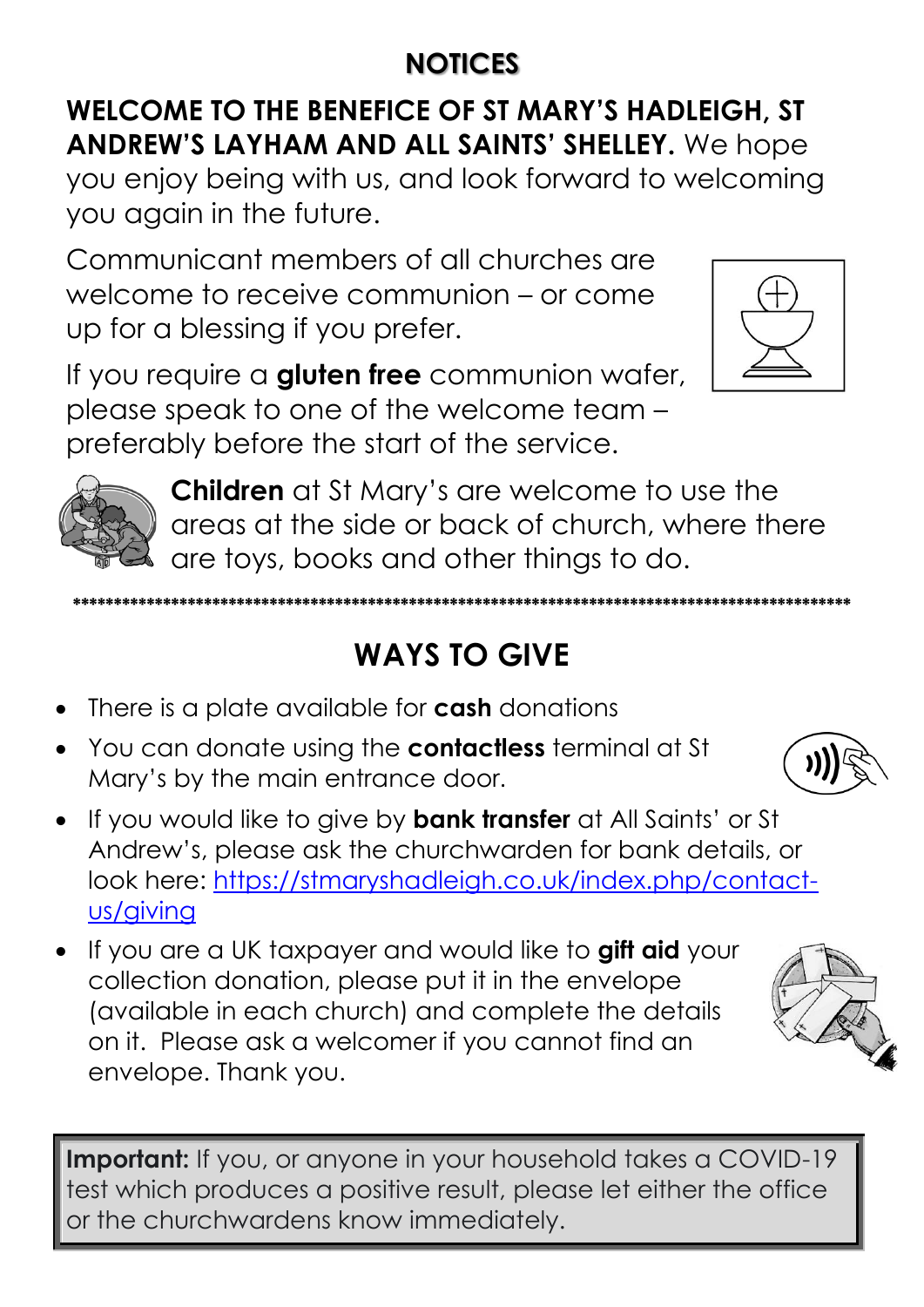#### **NOTICES AND FUTURE EVENTS**

**We join with Rose Welham and Pauline Scarff** in celebrating their birthdays with a glass of wine and a piece of cake after the 10.45am service at St Mary's this morning

**Hadleigh Orchestra 40th Anniversary Concert** – **this evening,** Sunday 19 June, 7pm. Come and join us in St. Mary's Church for this very special occasion. To mark this, we shall be offering you a drink and a piece of celebratory cake. There will be three fantastic pieces of music: Haydn's 'Clock' Symphony, Schumann's piano concerto (first movement), and Pictures at an Exhibition (with pictures to look at). No charge for entrance, but there will be a retiring collection.

**Coffee Cake and Chat** begins again at St Andrew's Layham on Monday 20 June (and on the third Mondays of each month thereafter) from 11am-12.30pm – all welcome! More details from Christine: 01473 810171

**A Midsummer Festival of Flowers, Music and Art**: Saturday 25 (10am-5pm) and Sunday 26 June (1pm-5pm), at St Mary's, with a concert with Hadleigh Community Choir on Saturday 25 at 7.30pm – tickets for this are £10 from the office, or from Avis's or The Idler. See posters and flyers for more details.

**'John's Jottings'** is a book of reminiscences of John Bloomfield (1933- 2014) and his mother Alice, compiled and produced by John's widow Patricia. It's on sale in the office (among other places) at £8 a copy (all proceeds to the Friends of St Mary's, of whom John was a great supporter), and makes for an interesting and entertaining read.

**Anniversaries of death**: From July, we will include these on a dedicated page in the benefice magazine. If you would like to add the name of a departed loved one so that they can be remembered during the month of their anniversary, please email the office with the name and relevant month, or inform the office in writing. Names will only be added by request, and will automatically be carried over into subsequent years.

**FIND donations:** The crate is out in St Mary's porch every Wednesday between 12noon and 1pm, and on Sundays. We also welcome donations of toiletries for the **Porch Project**.

May we politely remind you of the **office opening hours**?! Please keep enquiries to between 10am and 12noon. While Claire is mostly there and working outside these times (and is paid for more than these hours), she doesn't guarantee to be available – e.g. she may have just arrived, or might even have popped out for a sandwich!